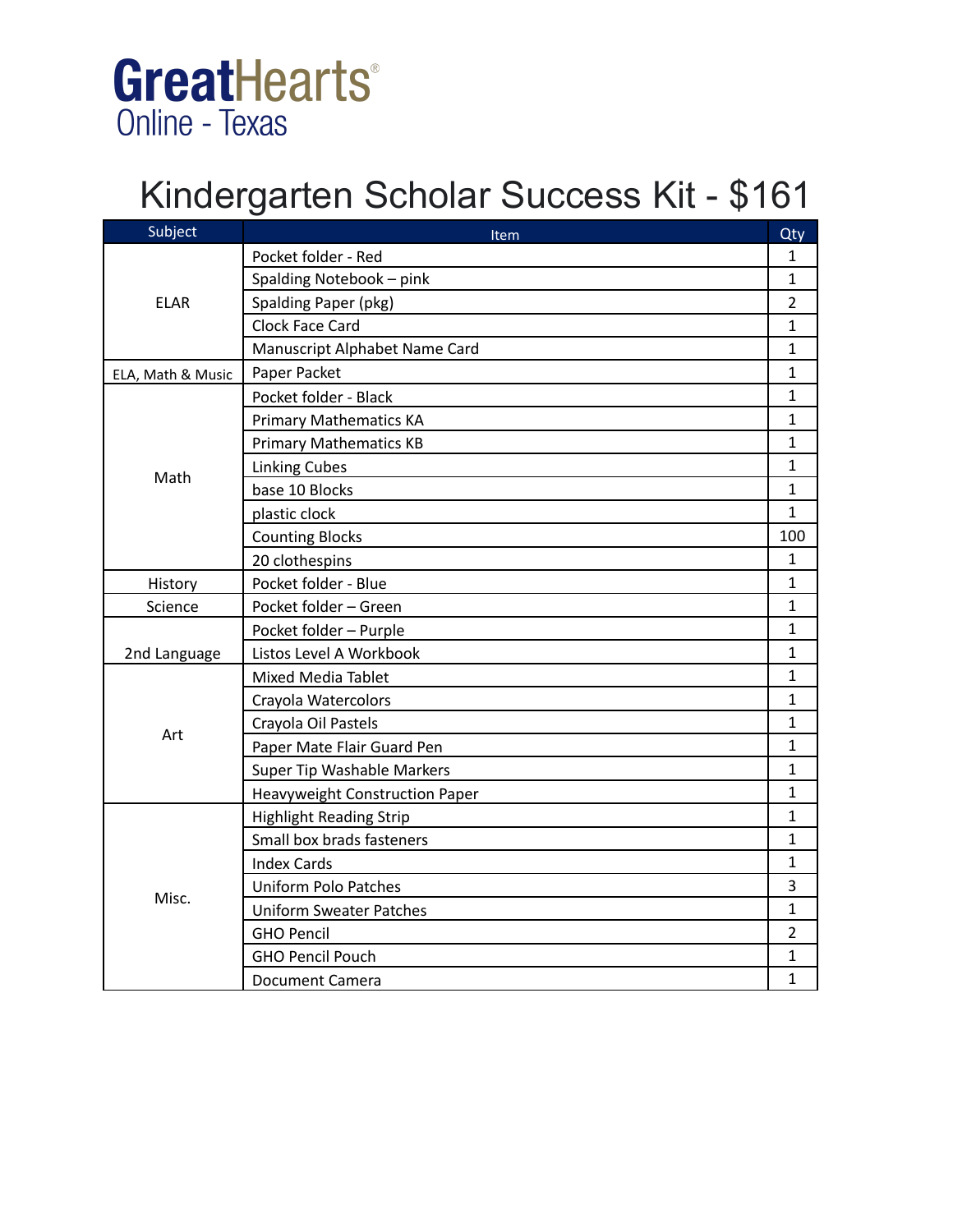# 1 st Grade Scholar Success Kit - \$193

| Subject           | Item                                                               | Qty            |
|-------------------|--------------------------------------------------------------------|----------------|
|                   | Composition Book - Red                                             | $\mathbf{1}$   |
|                   | Pocket folder - Red                                                | $\mathbf{1}$   |
|                   | Spalding Notebook - pink                                           | $\mathbf{1}$   |
| <b>ELAR</b>       | Spalding Paper (pkg)                                               | $\overline{2}$ |
|                   | Clock Face Card                                                    | $\mathbf{1}$   |
|                   | Manuscript Alphabet Name Card                                      | $\mathbf{1}$   |
|                   | Writing with Ease Student Pages, Level 1                           | $\mathbf{1}$   |
| ELA, Math & Music | Paper Packet                                                       | $\mathbf{1}$   |
|                   | <b>Composition Book - Black</b>                                    | $\mathbf{1}$   |
|                   | Pocket folder - Black                                              | $\mathbf{1}$   |
|                   | <b>Primary Mathematics 1A</b>                                      | $\mathbf{1}$   |
|                   | <b>Primary Mathematics 1B</b>                                      | $\mathbf{1}$   |
| Math              | <b>Linking Cubes</b>                                               | $\mathbf{1}$   |
|                   | base 10 Blocks                                                     | $\mathbf{1}$   |
|                   | plastic clock                                                      | $\mathbf{1}$   |
|                   | <b>Counting Blocks</b>                                             | 100            |
|                   | 20 clothespins                                                     | $\mathbf{1}$   |
|                   | Composition Book - Blue                                            | $\mathbf{1}$   |
| History           | Pocket folder - Blue                                               | $\mathbf{1}$   |
|                   | Timeline - Book of Centuries (Re-use the same book for grades 1-5) | $\mathbf{1}$   |
| Science           | Composition Book - Green                                           | $\mathbf{1}$   |
|                   | Pocket folder - Green                                              | $\mathbf{1}$   |
|                   | Composition Book - Purple                                          | $\mathbf{1}$   |
| 2nd Language      | Pocket folder - Purple                                             | $\mathbf{1}$   |
|                   | Listos Level B Workbook                                            | $\mathbf{1}$   |
|                   | Mixed Media Tablet                                                 | $\mathbf{1}$   |
|                   | Crayola Watercolors                                                | $\mathbf{1}$   |
| Art               | Crayola Oil Pastels                                                | $\mathbf{1}$   |
|                   | Paper Mate Flair Guard Pen                                         | $\mathbf{1}$   |
|                   | Super Tip Washable Markers                                         | $\mathbf{1}$   |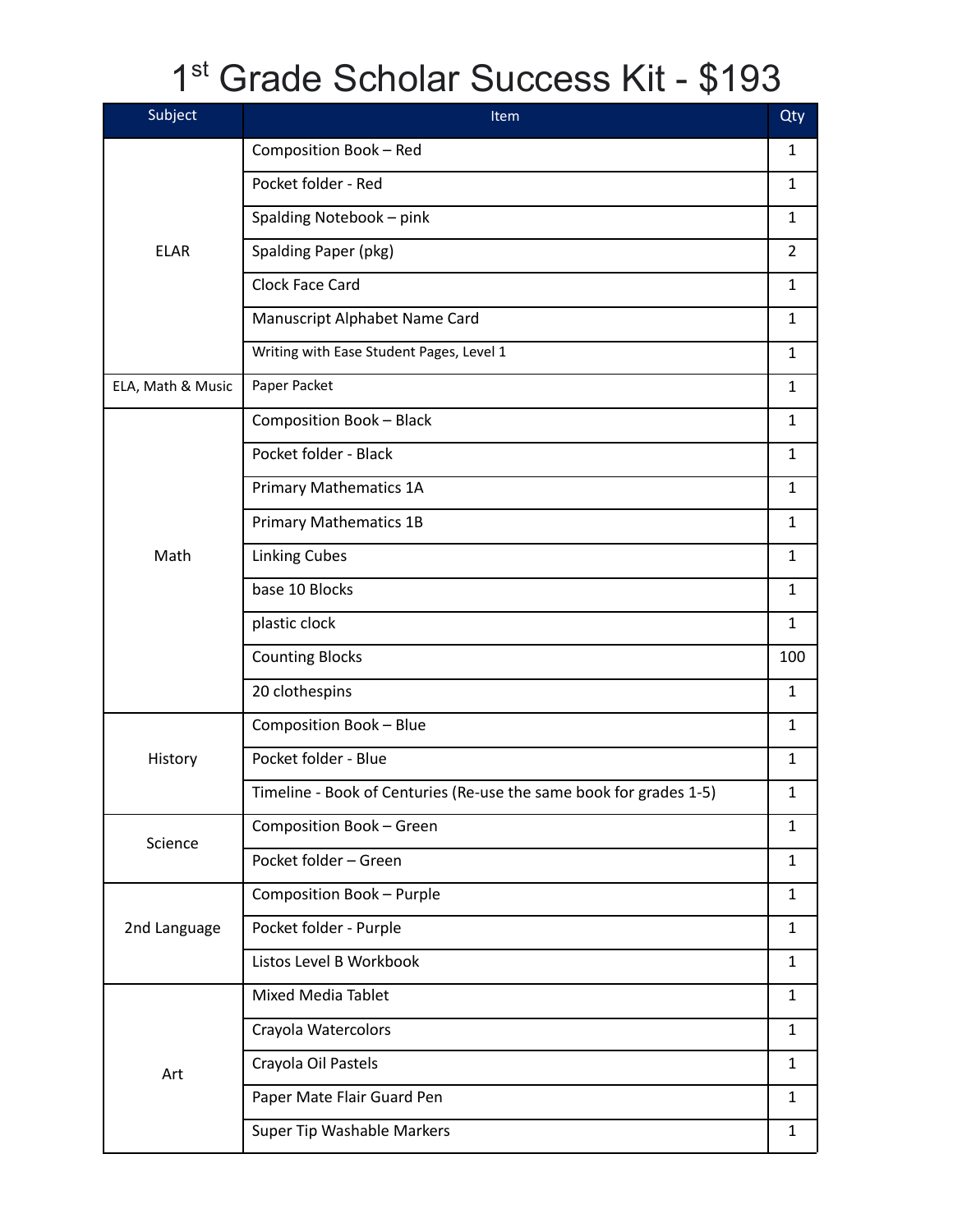|       | Heavyweight Construction Paper |               |
|-------|--------------------------------|---------------|
|       | Planner                        | 1             |
|       | <b>Highlight Reading Strip</b> |               |
|       | Small box brads fasteners      | 1             |
| Misc. | <b>Index Cards</b>             | 1             |
|       | <b>Uniform Polo Patches</b>    | 3             |
|       | <b>Uniform Sweater Patches</b> | 1             |
|       | <b>GHO Pencil</b>              | $\mathcal{P}$ |
|       | <b>GHO Pencil Pouch</b>        | 1             |
|       | Document Camera                |               |

### 2<sup>nd</sup> Grade Scholar Success Kit - \$190

| Subject           | Item                                     | Qty            |
|-------------------|------------------------------------------|----------------|
|                   | Composition Book - Red                   | 1              |
|                   | Pocket folder - Red                      | $\mathbf{1}$   |
|                   | Spalding Notebook - pink                 | $\mathbf{1}$   |
| <b>ELAR</b>       | Spalding Paper (pkg)                     | $\overline{2}$ |
|                   | Clock Face Card                          | $\mathbf{1}$   |
|                   | Manuscript Alphabet Name Card            | $\mathbf{1}$   |
|                   | Writing with Ease Student Pages, Level 2 | $\mathbf{1}$   |
| ELA, Math & Music | Paper Packet                             | $\mathbf{1}$   |
|                   | <b>Composition Book - Black</b>          | $\mathbf{1}$   |
|                   | Pocket folder - Black                    | $\mathbf{1}$   |
|                   | <b>Primary Mathematics 2A</b>            | $\mathbf{1}$   |
| Math              | <b>Primary Mathematics 2B</b>            | $\mathbf{1}$   |
|                   | <b>Linking Cubes</b>                     | $\mathbf{1}$   |
|                   | base 10 Blocks                           | $\mathbf{1}$   |
|                   | plastic clock                            | $\mathbf{1}$   |
| History           | Composition Book - Blue                  | $\mathbf{1}$   |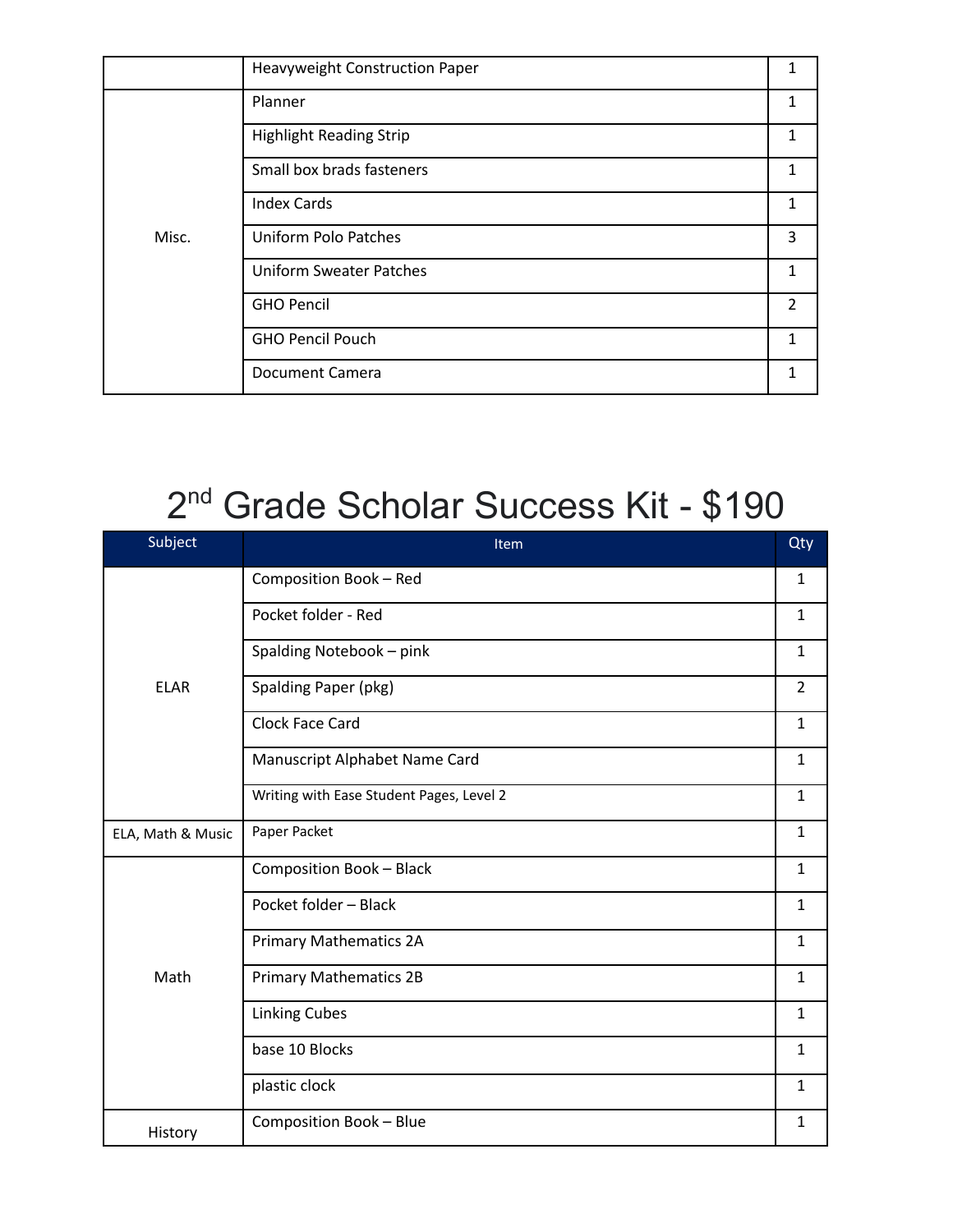|              | Pocket folder - Blue                                               | $\mathbf{1}$   |
|--------------|--------------------------------------------------------------------|----------------|
|              | Timeline - Book of Centuries (Re-use the same book for grades 1-5) | $\mathbf{1}$   |
| Science      | Composition Book - Green                                           | $\mathbf{1}$   |
|              | Pocket folder - Green                                              | $\mathbf{1}$   |
|              | Composition Book - Purple                                          | $\mathbf{1}$   |
| 2nd Language | Pocket folder - Purple                                             | $\mathbf{1}$   |
|              | Listos Level C Workbook                                            | $\mathbf{1}$   |
|              | Mixed Media Tablet                                                 | $\mathbf{1}$   |
|              | Crayola Watercolors                                                | $\mathbf{1}$   |
| Art          | Crayola Oil Pastels                                                | $\mathbf{1}$   |
|              | Paper Mate Flair Guard Pen                                         | $\mathbf{1}$   |
|              | Super Tip Washable Markers                                         | $\mathbf{1}$   |
|              | <b>Heavyweight Construction Paper</b>                              | $\mathbf{1}$   |
|              | Planner                                                            | $\mathbf{1}$   |
|              | <b>Highlight Reading Strip</b>                                     | $\mathbf{1}$   |
|              | Small box brads fasteners                                          | $\mathbf{1}$   |
| Misc.        | <b>Index Cards</b>                                                 | $\mathbf{1}$   |
|              | <b>Uniform Polo Patches</b>                                        | $\overline{3}$ |
|              | <b>Uniform Sweater Patches</b>                                     | $\mathbf{1}$   |
|              | <b>GHO Pencil</b>                                                  | $\overline{2}$ |
|              | <b>GHO Pencil Pouch</b>                                            | $\mathbf{1}$   |
|              | <b>Document Camera</b>                                             | $\mathbf{1}$   |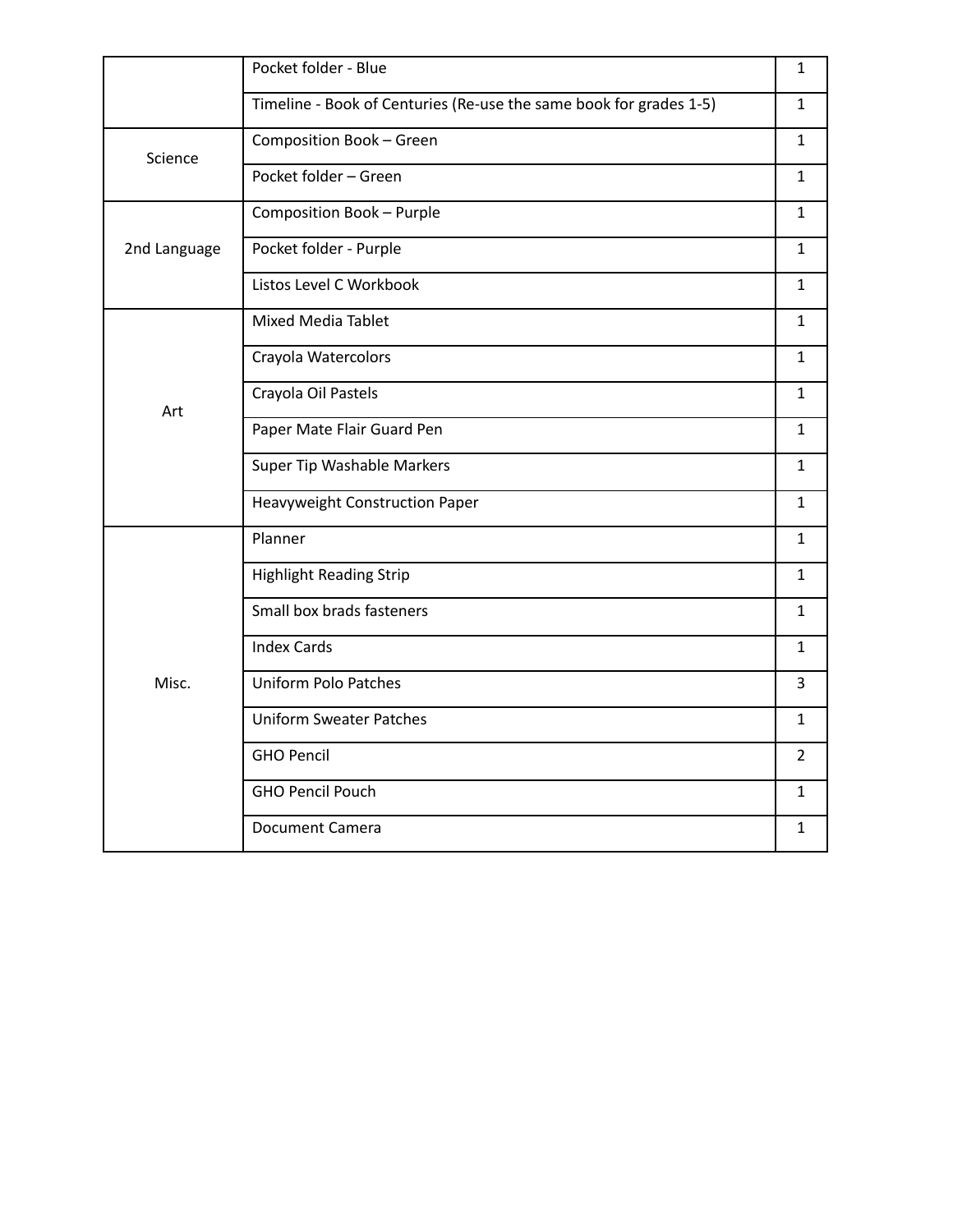# 3 rd Grade Scholar Success Kit - \$193

| Subject           | Item                                                               | Qty            |
|-------------------|--------------------------------------------------------------------|----------------|
|                   | Composition Book - Red                                             | 1              |
|                   | Pocket folder - Red                                                | $\mathbf{1}$   |
|                   | Spalding Notebook - blue                                           | $\mathbf{1}$   |
|                   | Spalding Paper (pkg)                                               | $\overline{2}$ |
| <b>ELAR</b>       | Clock Face Card                                                    | $\mathbf{1}$   |
|                   | Manuscript Alphabet Name Card                                      | $\mathbf{1}$   |
|                   | <b>Cursive Alphabet Name Card</b>                                  | $\mathbf{1}$   |
|                   | Well-Ordered Language 1A                                           | $\mathbf{1}$   |
|                   | Well-Ordered Language 1B                                           | $\mathbf{1}$   |
| ELA, Math & Music | Paper Packet                                                       | $\mathbf{1}$   |
|                   | <b>Composition Book - Black</b>                                    | $\mathbf{1}$   |
| Math              | Pocket folder - Black                                              | $\mathbf{1}$   |
|                   | <b>Primary Mathematics 3A</b>                                      | $\mathbf{1}$   |
|                   | <b>Primary Mathematics 3B</b>                                      | $\mathbf{1}$   |
|                   | Composition Book - Blue                                            | $\mathbf{1}$   |
| History           | Pocket folder - Blue                                               | $\mathbf{1}$   |
|                   | Timeline - Book of Centuries (Re-use the same book for grades 1-5) | $\mathbf{1}$   |
| Science           | Composition Book - Green                                           | $\mathbf{1}$   |
|                   | Pocket folder - Green                                              | $\mathbf 1$    |
|                   | Composition Book - Purple                                          | $\mathbf{1}$   |
| 2nd Language      | Pocket folder - Purple                                             | $\mathbf{1}$   |
|                   | Listos Level D Workbook                                            | $\mathbf{1}$   |
|                   | <b>Mixed Media Tablet</b>                                          | $\mathbf{1}$   |
|                   | Crayola Watercolors                                                | $\mathbf{1}$   |
| Art               | Crayola Oil Pastels                                                | $\mathbf{1}$   |
|                   | Paper Mate Flair Guard Pen                                         | $\mathbf{1}$   |
|                   | Super Tip Washable Markers                                         | $\mathbf{1}$   |
|                   | Heavyweight Construction Paper                                     | $\mathbf{1}$   |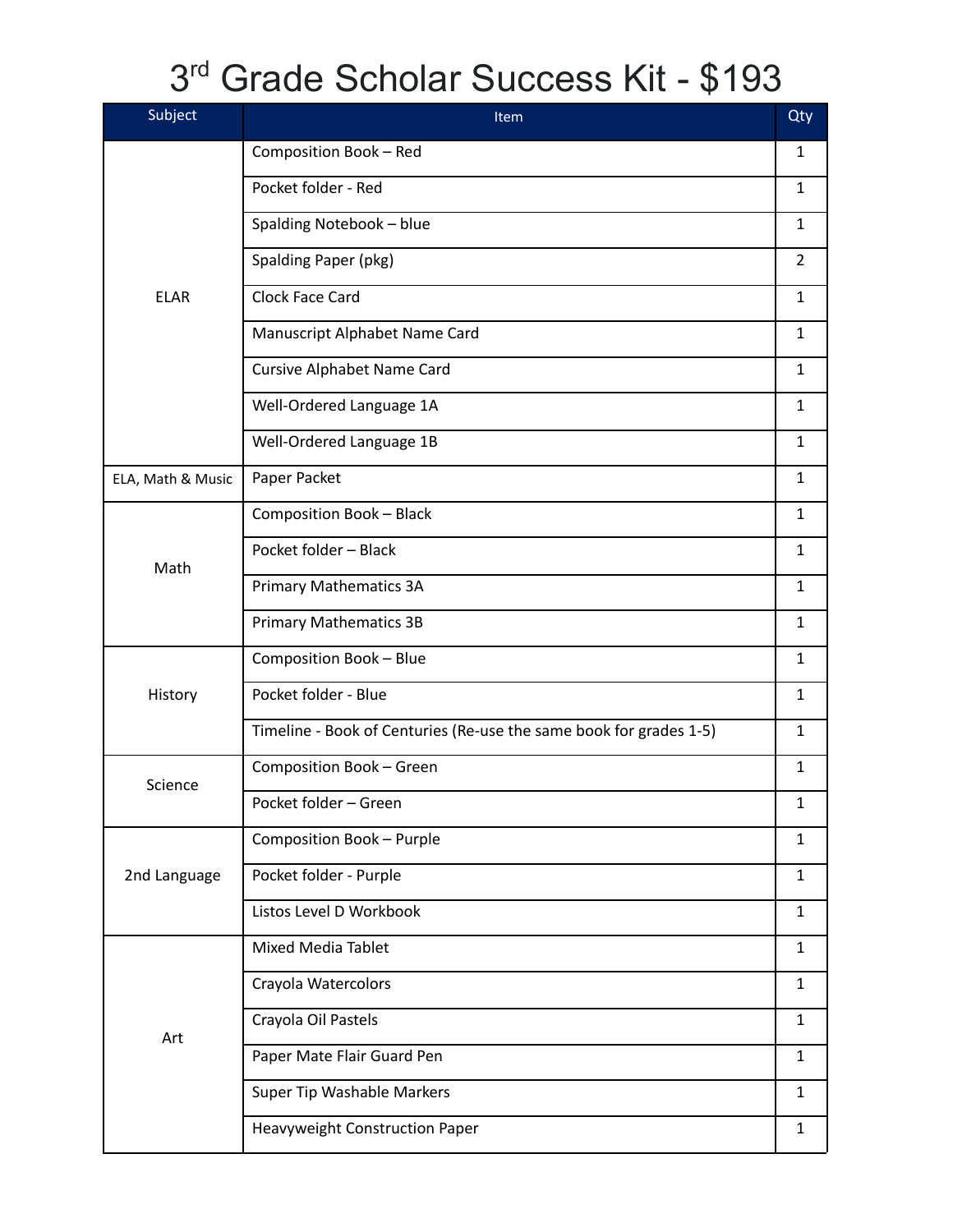|       | Planner                        |                |
|-------|--------------------------------|----------------|
|       | <b>Highlight Reading Strip</b> | 1              |
|       | Small box brads fasteners      | 1              |
|       | <b>Index Cards</b>             |                |
| Misc. | <b>Uniform Polo Patches</b>    | 3              |
|       | <b>Uniform Sweater Patches</b> |                |
|       | <b>GHO Pencil</b>              | $\overline{2}$ |
|       | <b>GHO Pencil Pouch</b>        | 1.             |
|       | <b>Document Camera</b>         |                |

#### 4 th Grade Scholar Success Kit - \$204

| Subject           | Item                                                               | Qty            |
|-------------------|--------------------------------------------------------------------|----------------|
|                   | Composition Book - Red                                             | $\overline{2}$ |
|                   | Pocket folder - Red                                                | $\mathbf{1}$   |
|                   | Spalding Notebook - blue                                           | $\mathbf{1}$   |
| <b>ELAR</b>       | Spalding Paper (pkg)                                               | $\overline{2}$ |
|                   | Clock Face Card                                                    | $\mathbf{1}$   |
|                   | <b>Cursive Alphabet Name Card</b>                                  | $\mathbf{1}$   |
|                   | Well-Ordered Language 2A                                           | $\mathbf{1}$   |
|                   | Well-Ordered Language 2B                                           | $\mathbf{1}$   |
| ELA, Math & Music | Paper Packet                                                       | $\mathbf{1}$   |
|                   | Composition Book - Black                                           | $\overline{2}$ |
| Math              | Pocket folder - Black                                              | $\mathbf{1}$   |
|                   | <b>Primary Mathematics 4A</b>                                      | $\mathbf{1}$   |
|                   | <b>Primary Mathematics 4B</b>                                      | $\mathbf{1}$   |
|                   | Composition Book - Blue                                            | $\overline{2}$ |
| History           | Pocket folder - Blue                                               | $\mathbf{1}$   |
|                   | Timeline - Book of Centuries (Re-use the same book for grades 1-5) | $\mathbf{1}$   |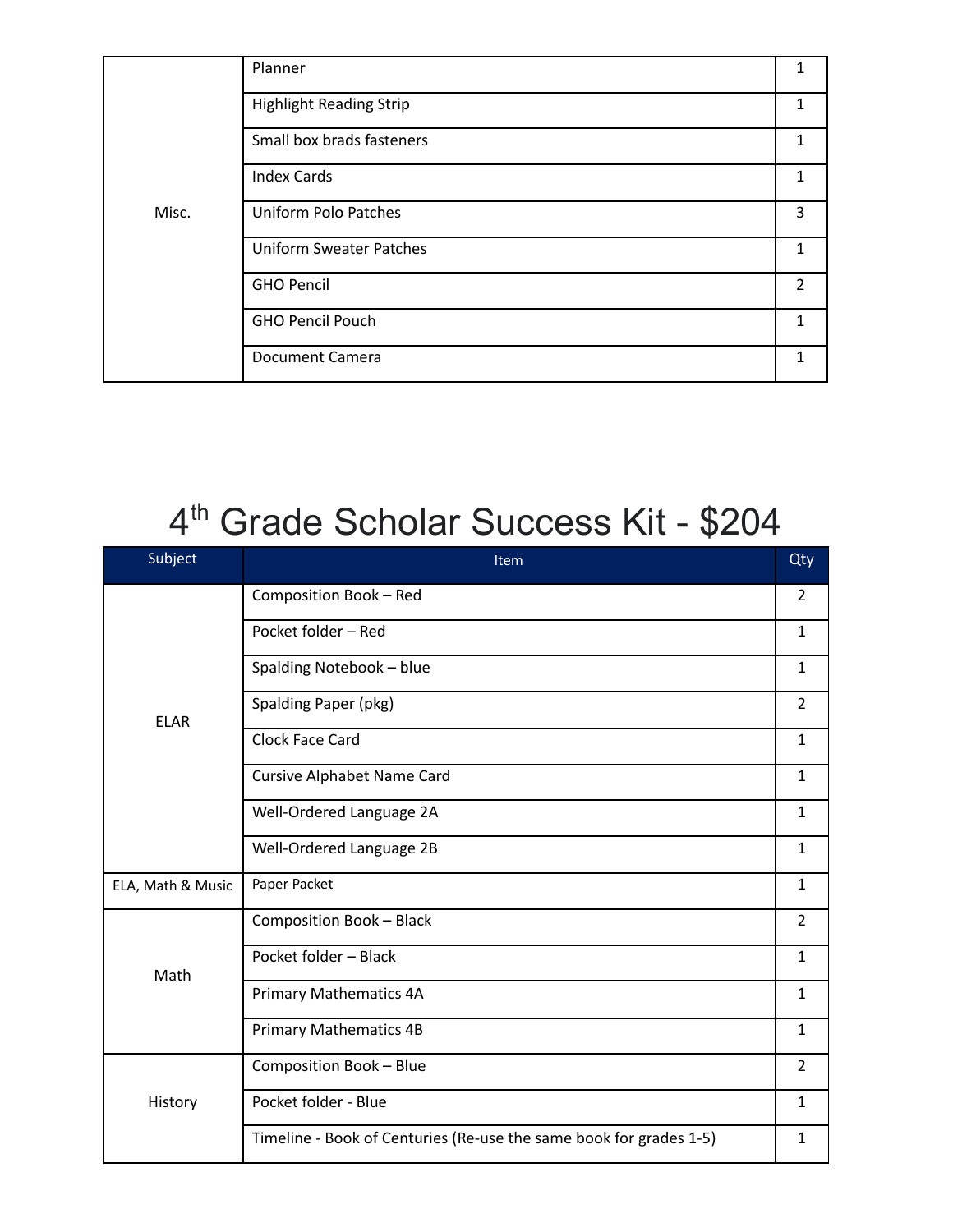| Science      | Composition Book - Green               | $\overline{2}$ |
|--------------|----------------------------------------|----------------|
|              | Pocket folder - Green                  | $\mathbf{1}$   |
|              | Composition Book - Purple              | $\mathbf{1}$   |
| 2nd Language | Pocket folder - Purple                 | $\mathbf{1}$   |
|              | Listos Level E Workbook                | $\mathbf{1}$   |
|              | <b>Mixed Media Tablet</b>              | $\mathbf{1}$   |
|              | Faber-Castell Watercolor EcoPencil Set | $\mathbf{1}$   |
|              | <b>Tortillons Blending Stump</b>       | $\mathbf{1}$   |
| Art          | Cray-Pas Junior Artist Oil Pastel Set  | $\mathbf{1}$   |
|              | Carbon Sketch Pencil                   | $\mathbf{1}$   |
|              | Heavyweight Construction Paper         | $\mathbf{1}$   |
|              | <b>Kneaded Eraser</b>                  | $\mathbf{1}$   |
|              | Planner                                | $\mathbf{1}$   |
|              | <b>Highlight Reading Strip</b>         | $\mathbf{1}$   |
|              | Small box brads fasteners              | $\mathbf{1}$   |
|              | <b>Index Cards</b>                     | $\mathbf{1}$   |
| Misc.        | <b>Uniform Polo Patches</b>            | 3              |
|              | <b>Uniform Sweater Patches</b>         | $\mathbf{1}$   |
|              | <b>GHO Pencil</b>                      | $\overline{2}$ |
|              | <b>GHO Pencil Pouch</b>                | $\mathbf{1}$   |
|              | <b>Document Camera</b>                 | $\mathbf{1}$   |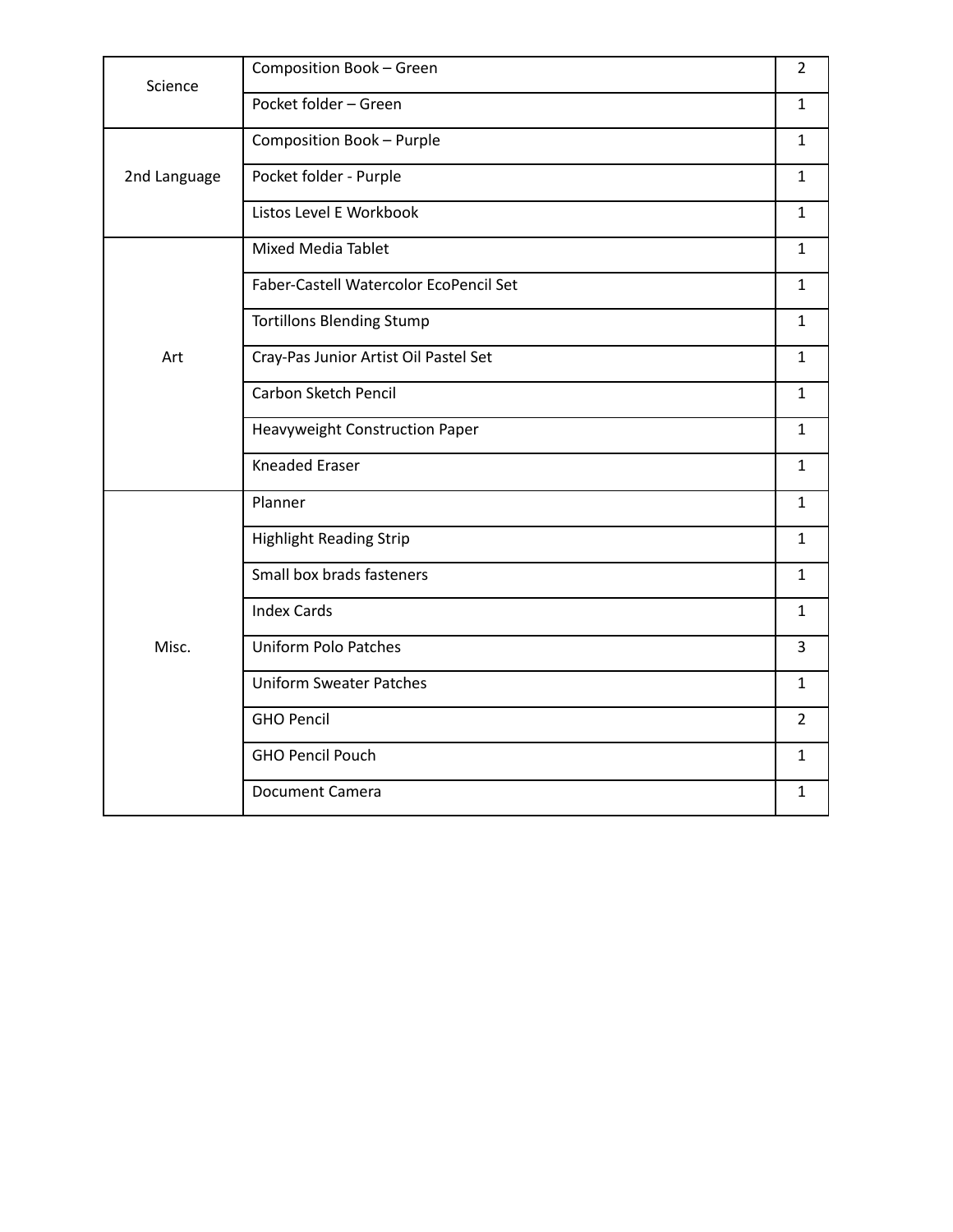## 5<sup>th</sup> Grade Scholar Success Kit - \$179

| Subject      | Item                                                               | Qty            |
|--------------|--------------------------------------------------------------------|----------------|
|              | Composition Book - Red                                             | $\overline{2}$ |
| <b>ELAR</b>  | Pocket folder - Red                                                | $\mathbf{1}$   |
|              | Well-Ordered Language 3A                                           | $\mathbf{1}$   |
| Math & Music | Paper Packet                                                       | $\mathbf{1}$   |
|              | 1 Subject Notebook - Black                                         | $\overline{2}$ |
| Math         | Pocket folder - Black                                              | $\mathbf{1}$   |
|              | <b>Primary Mathematics 5A</b>                                      | $\mathbf{1}$   |
|              | <b>Primary Mathematics 5B</b>                                      | $\mathbf{1}$   |
|              | Composition Book - Blue                                            | $\overline{2}$ |
| History      | Pocket folder - Blue                                               | $\mathbf{1}$   |
|              | Timeline - Book of Centuries (Re-use the same book for grades 1-5) | $\mathbf{1}$   |
| Science      | Composition Book - Green                                           | $\overline{2}$ |
|              | Pocket folder - Green                                              | $\mathbf{1}$   |
|              | Composition Book - Purple                                          | $\mathbf{1}$   |
| 2nd Language | Pocket folder - Purple                                             | $\mathbf{1}$   |
|              | Cambridge Unit 1 Latin Book                                        | $\mathbf{1}$   |
|              | Mixed Media Tablet                                                 | $\mathbf{1}$   |
|              | Faber-Castell Watercolor EcoPencil Set                             | $\mathbf{1}$   |
|              | <b>Tortillons Blending Stump</b>                                   | $\mathbf 1$    |
| Art          | Cray-Pas Junior Artist Oil Pastel Set                              | $\mathbf{1}$   |
|              | Carbon Sketch Pencil                                               | $\mathbf{1}$   |
|              | Heavyweight Construction Paper                                     | $\mathbf{1}$   |
|              | <b>Kneaded Eraser</b>                                              | $\mathbf{1}$   |
|              | Planner                                                            | $\mathbf{1}$   |
|              | <b>Highlight Reading Strip</b>                                     | $\mathbf{1}$   |
| Misc.        | Small box brads fasteners                                          | $\mathbf{1}$   |
|              | <b>Index Cards</b>                                                 | $\mathbf{1}$   |
|              | <b>Uniform Polo Patches</b>                                        | 3              |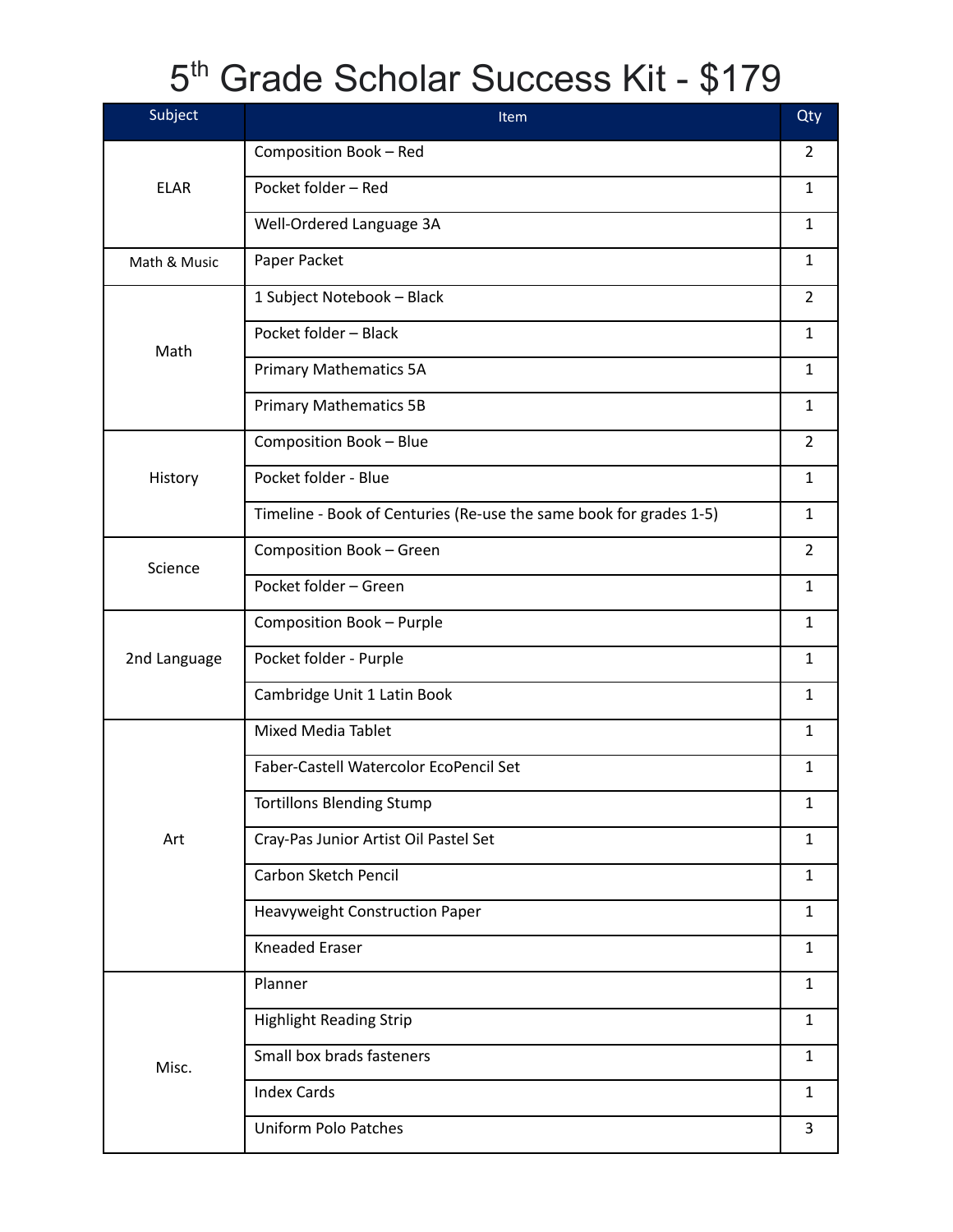|  | <b>Uniform Sweater Patches</b> |  |
|--|--------------------------------|--|
|  | <b>GHO Pencil</b>              |  |
|  | <b>GHO Pencil Pouch</b>        |  |
|  | Document Camera                |  |

### 6 th Grade Scholar Success Kit - \$316

| Subject      | Item                                        | Qty            |
|--------------|---------------------------------------------|----------------|
|              | Composition Book - Red                      | $\overline{2}$ |
| <b>ELAR</b>  | Pocket folder - Red                         | $\mathbf{1}$   |
|              | Well-Ordered Language 3B                    | $\mathbf{1}$   |
| Math & Music | Paper Packet                                | $\mathbf{1}$   |
|              | 1 Subject Notebook - Black                  | $\overline{2}$ |
| Math         | Pocket folder - Black                       | $\mathbf{1}$   |
|              | Carnegie Mathematics (Grade 7) & MATHia app | $\mathbf{1}$   |
|              | Composition Book - Blue                     | $\overline{2}$ |
| History      | Pocket folder - Blue                        | $\mathbf{1}$   |
|              | Kingfisher Encyclopedia                     | $\mathbf{1}$   |
| Science      | Composition Book - Green                    | $\overline{2}$ |
|              | Pocket folder - Green                       | $\mathbf{1}$   |
|              | Naturalist Journal                          | $\mathbf{1}$   |
|              | <b>Hand Magnifier</b>                       | $\mathbf{1}$   |
|              | <b>Dissection Kit</b>                       | $\mathbf{1}$   |
|              | <b>Tree Ring</b>                            | $\mathbf{1}$   |
|              | <b>Seed Packets</b>                         | $\overline{3}$ |
| Science Kit  | Shells                                      | 3              |
|              | <b>Sand Dollars</b>                         | 3              |
|              | Reptile Book                                | $\mathbf{1}$   |
|              | <b>Bird Book</b>                            | $\mathbf{1}$   |
|              | Mammal Book                                 | $\mathbf 1$    |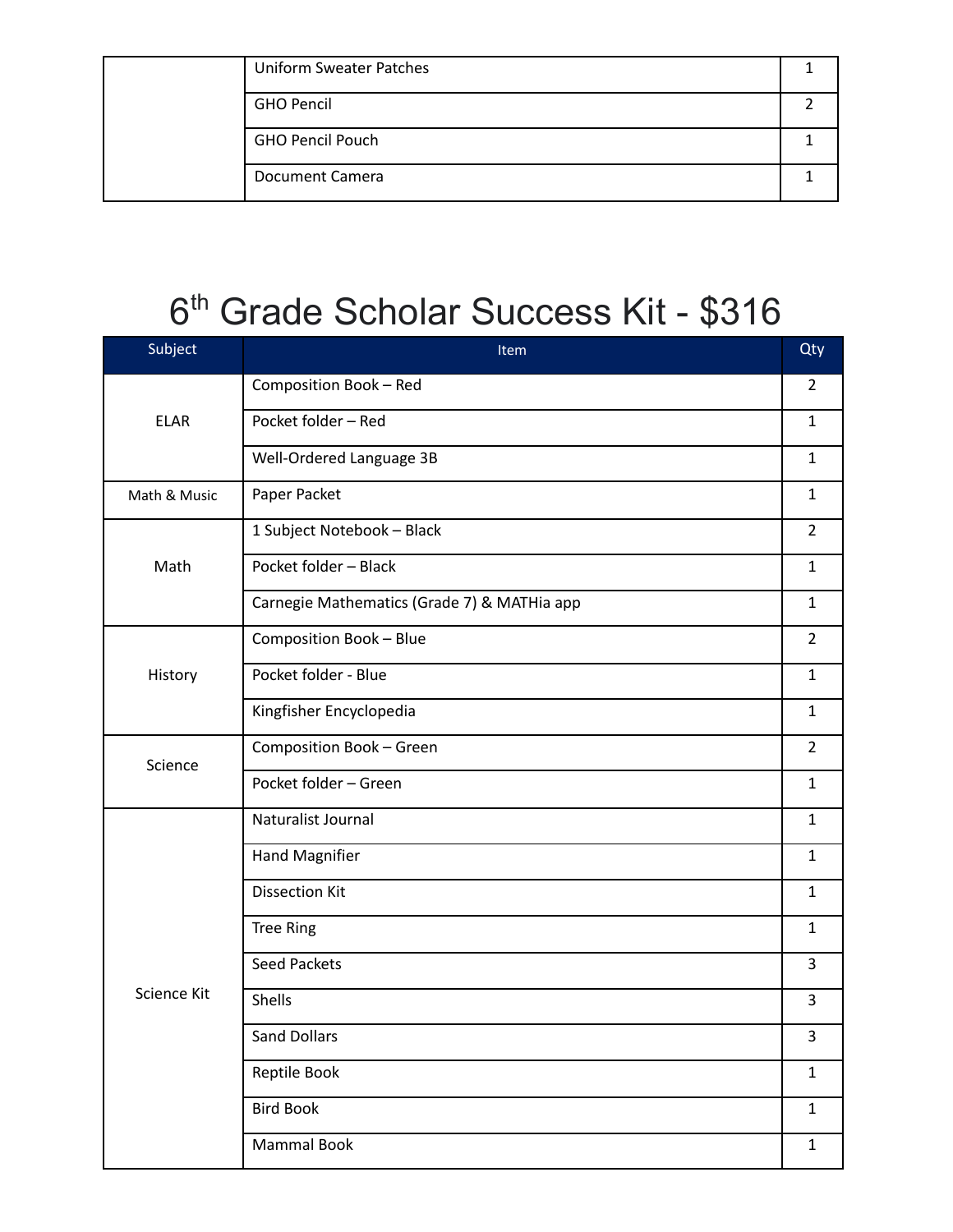|              | <b>Owl Pellets</b>                     | $\mathbf{1}$   |
|--------------|----------------------------------------|----------------|
|              | Feathers                               | $\overline{3}$ |
|              | Pinecones                              | $\overline{2}$ |
| 2nd Language | Composition Book - Purple              | $\mathbf{1}$   |
|              | Pocket folder - Purple                 | $\mathbf{1}$   |
|              | Cambridge Unit 1 Latin Book            | $\mathbf{1}$   |
| Art          | <b>Mixed Media Tablet</b>              | $\mathbf{1}$   |
|              | Faber-Castell Watercolor EcoPencil Set | $\mathbf{1}$   |
|              | <b>Tortillons Blending Stump</b>       | $\mathbf{1}$   |
|              | Cray-Pas Junior Artist Oil Pastel Set  | $\mathbf{1}$   |
|              | Carbon Sketch Pencil                   | $\mathbf{1}$   |
|              | Heavyweight Construction Paper         | $\mathbf{1}$   |
|              | <b>Kneaded Eraser</b>                  | $\mathbf{1}$   |
| Misc.        | Planner                                | $\mathbf{1}$   |
|              | <b>Index Cards</b>                     | $\mathbf{1}$   |
|              | <b>Uniform Polo Patches</b>            | $\overline{3}$ |
|              | <b>Uniform Sweater Patches</b>         | $\mathbf{1}$   |
|              | <b>GHO Pencil</b>                      | $\overline{2}$ |
|              | <b>GHO Pencil Pouch</b>                | $\mathbf{1}$   |
|              | <b>Document Camera</b>                 | $\mathbf{1}$   |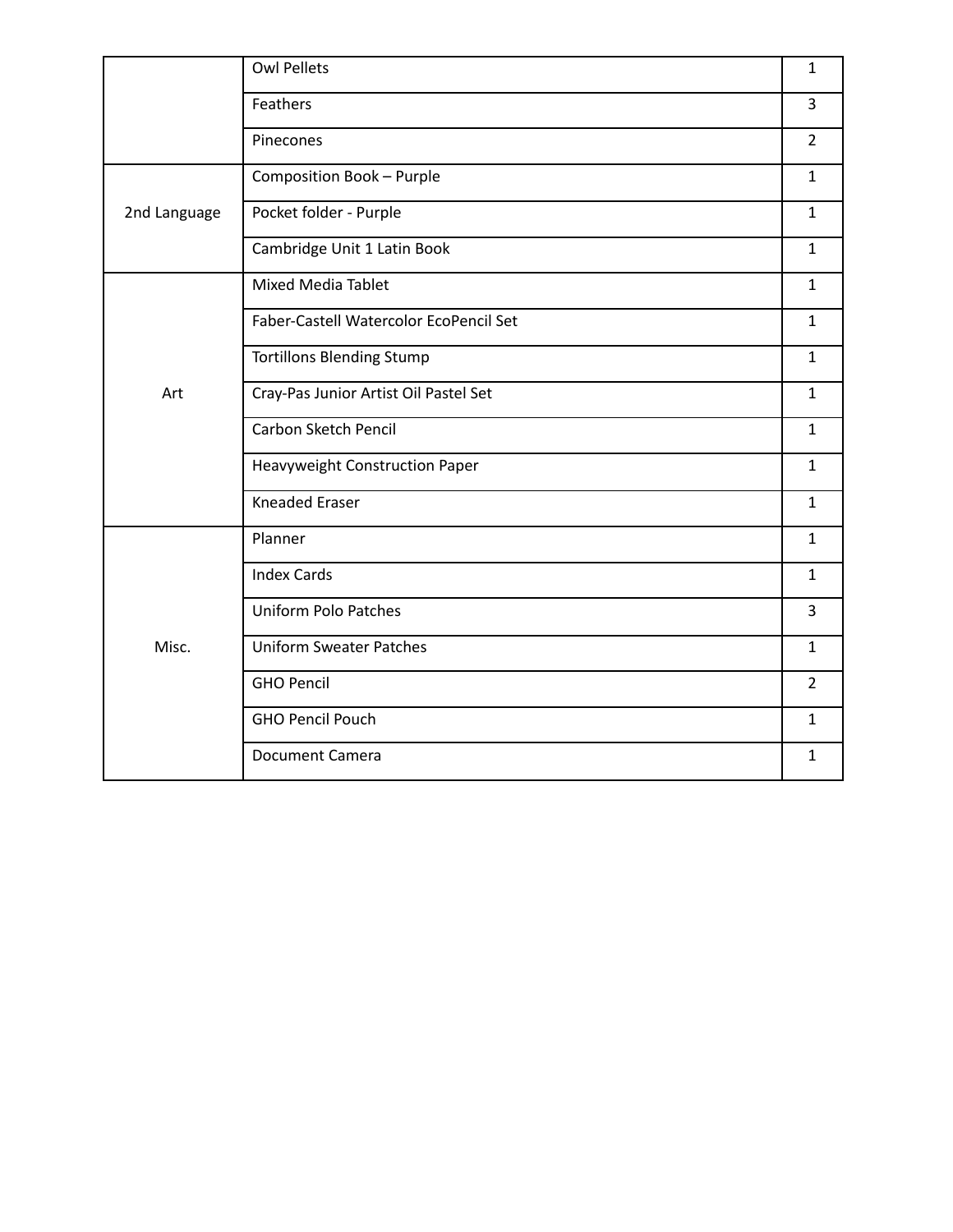### 7 th Grade Scholar Success Kit - \$317

| Subject     | Item                                        | Qty            |
|-------------|---------------------------------------------|----------------|
| <b>ELAR</b> | Composition Book - Red                      | $\overline{2}$ |
|             | Pocket folder - Red                         | $\mathbf{1}$   |
|             | Well-Ordered Language 4A                    | $\mathbf{1}$   |
| Music       | Paper Packet                                | $\mathbf{1}$   |
| Math        | 1 Subject Notebook - Black                  | $\overline{2}$ |
|             | Pocket folder - Black                       | $\mathbf{1}$   |
|             | Carnegie Mathematics (Grade 8) & MATHia app | $\mathbf{1}$   |
| History     | Composition Book - Blue                     | $\overline{2}$ |
|             | Pocket folder - Blue                        | $\mathbf{1}$   |
|             | A History of Texas and Texans               | $\mathbf{1}$   |
|             | Composition Book - Green                    | $\overline{2}$ |
| Science     | Pocket folder - Green                       | $\mathbf{1}$   |
|             | Periodic Table Notebook                     | $\mathbf{1}$   |
|             | <b>Graduated Cylinders</b>                  | $\mathbf{1}$   |
|             | Metric Scale                                | $\mathbf{1}$   |
|             | Metric Tape                                 | $\mathbf{1}$   |
|             | Thermometer                                 | $\mathbf{1}$   |
|             | <b>Balloons</b>                             | 10             |
|             | <b>Litmus Strips</b>                        | $\mathbf 1$    |
|             | Iron Nail                                   | $\mathbf{1}$   |
| Science Kit | <b>Steel Washers</b>                        | 5              |
|             | Magnet Kit                                  | $\mathbf{1}$   |
|             | <b>Bar Magnet</b>                           | $\mathbf{1}$   |
|             | Prism Set                                   | $\mathbf 1$    |
|             | Mirror                                      | $\mathbf{1}$   |
|             | <b>Rubber Bands</b>                         | 20             |
|             | Stopwatch                                   | $\mathbf{1}$   |
|             | <b>Electricity Learning Kit</b>             | $\mathbf 1$    |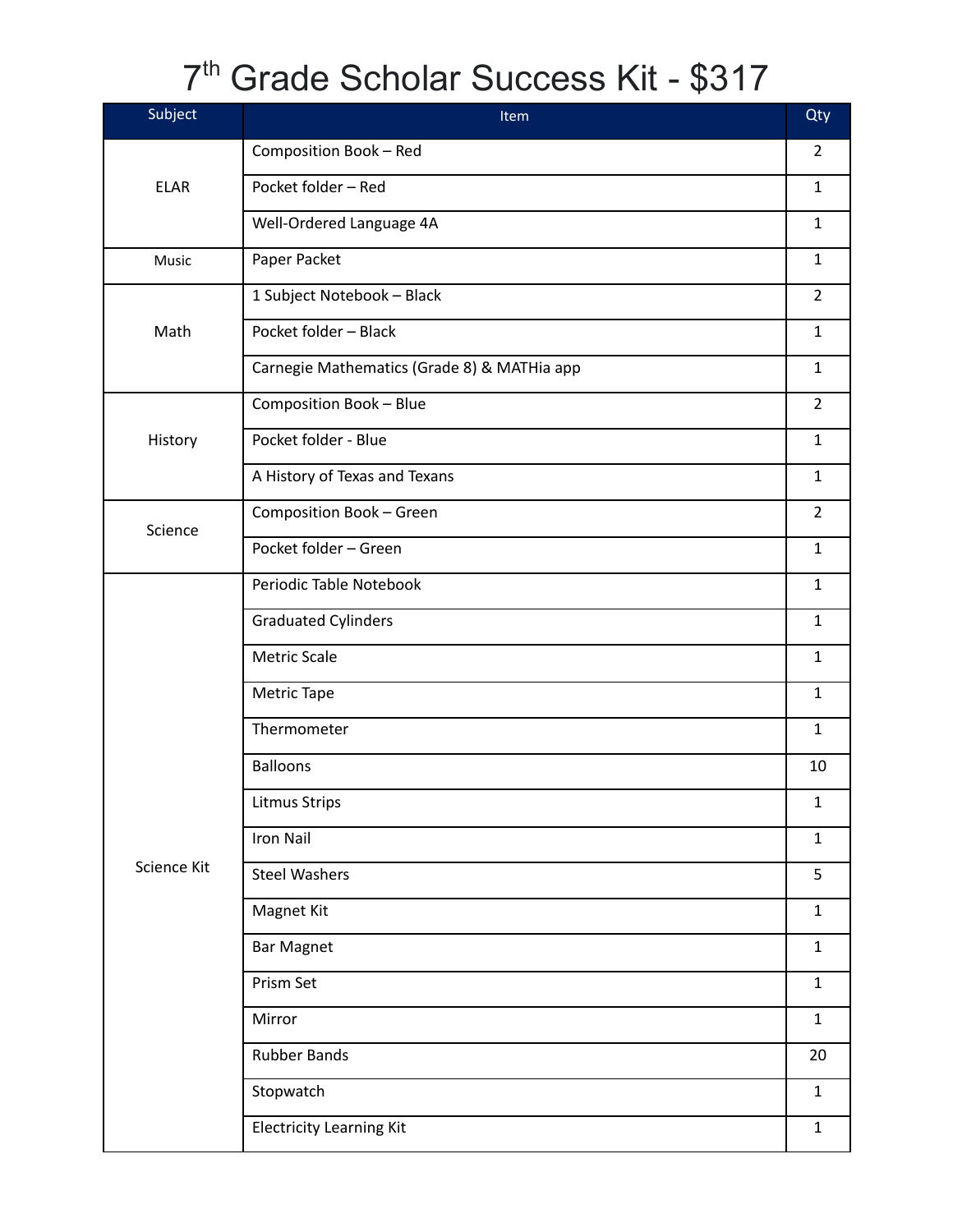|              | <b>Magnifier Glass</b>                 | $\mathbf 1$    |
|--------------|----------------------------------------|----------------|
|              | <b>Plastic Straws</b>                  | 10             |
|              | Solar Robot Kit                        | $\mathbf{1}$   |
| 2nd Language | Composition Book - Purple              | $\mathbf{1}$   |
|              | Pocket folder - Purple                 | $\mathbf{1}$   |
|              | Cambridge Unit 1 Latin Book            | $\mathbf{1}$   |
|              | <b>Mixed Media Tablet</b>              | $\mathbf{1}$   |
|              | Faber-Castell Watercolor EcoPencil Set | $\mathbf{1}$   |
|              | <b>Tortillons Blending Stump</b>       | $\mathbf{1}$   |
| Art          | Cray-Pas Junior Artist Oil Pastel Set  | $\mathbf{1}$   |
|              | Carbon Sketch Pencil                   | $\mathbf{1}$   |
|              | Heavyweight Construction Paper         | $\mathbf{1}$   |
|              | <b>Kneaded Eraser</b>                  | $\mathbf{1}$   |
| Misc.        | Planner                                | $\mathbf{1}$   |
|              | <b>Index Cards</b>                     | $\mathbf{1}$   |
|              | <b>Uniform Polo Patches</b>            | 3              |
|              | <b>Uniform Sweater Patches</b>         | $\mathbf{1}$   |
|              | <b>GHO Pencil</b>                      | $\overline{2}$ |
|              | <b>GHO Pencil Pouch</b>                | $\mathbf{1}$   |
|              | <b>Document Camera</b>                 | $\mathbf{1}$   |
|              |                                        |                |

### 8<sup>th</sup> Grade Scholar Success Kit - \$317

| Subject      | <b>Item</b>                | Qty            |
|--------------|----------------------------|----------------|
| <b>ELAR</b>  | Composition Book - Red     | $\overline{2}$ |
|              | Pocket folder - Red        |                |
|              | Well-Ordered Language 4B   |                |
| <b>Music</b> | Paper Packet               |                |
| Math         | 1 Subject Notebook - Black | $\mathfrak{p}$ |
|              | Pocket folder - Black      |                |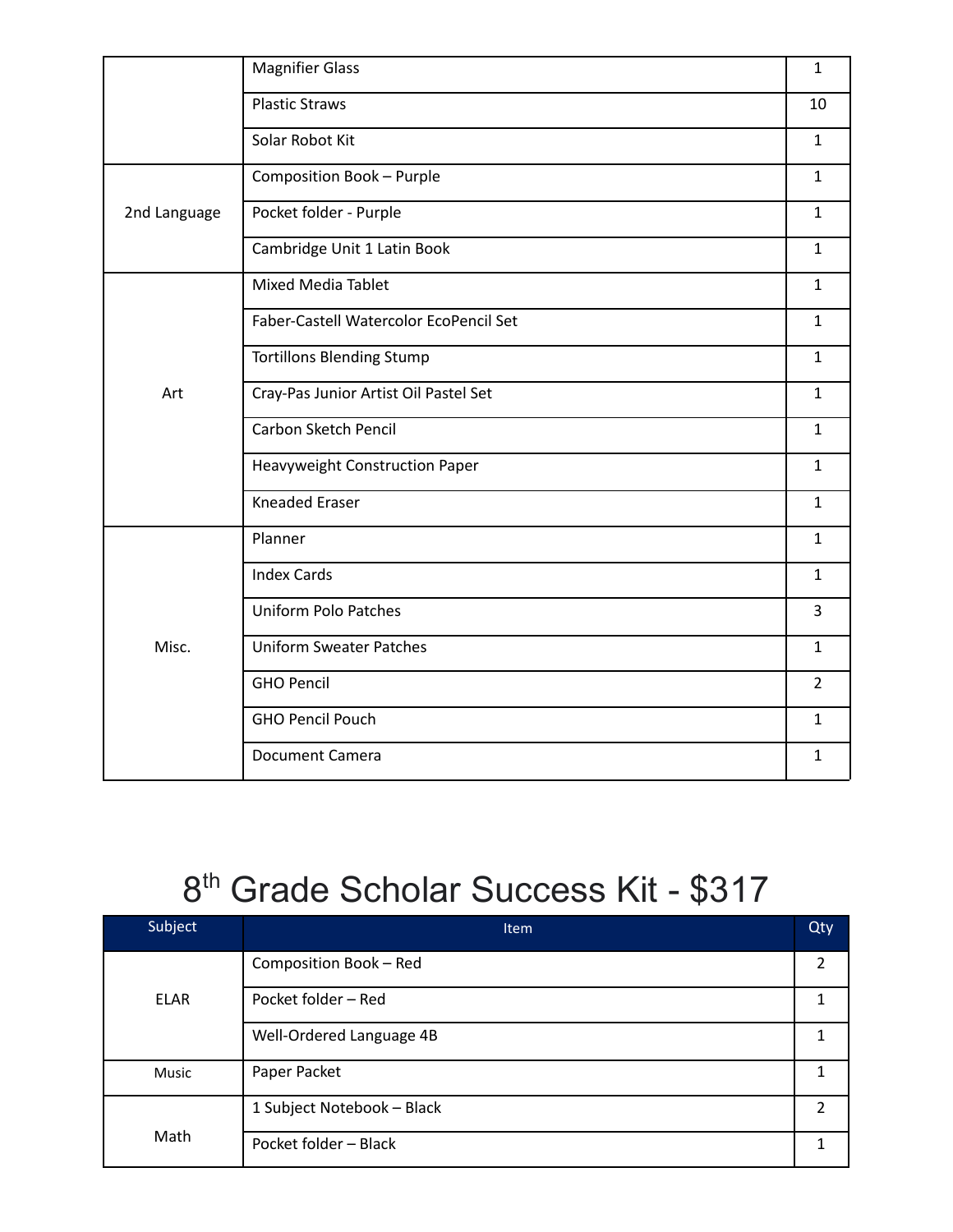|              | Carnegie Mathematics (Algebra I) & MATHia app | $\mathbf{1}$   |
|--------------|-----------------------------------------------|----------------|
| History      | Composition Book - Blue                       | $\overline{2}$ |
|              | Pocket folder - Blue                          | $\mathbf{1}$   |
|              | U. S.: A Brief Narrative                      | $\mathbf{1}$   |
| Science      | Composition Book - Green                      | $\overline{2}$ |
|              | Pocket folder - Green                         | $\mathbf{1}$   |
|              | Science Notebook                              | $\mathbf{1}$   |
|              | <b>Earth Science Book</b>                     | $\mathbf{1}$   |
|              | Compass                                       | $\mathbf{1}$   |
|              | Rock/Mineral Kit                              | $\mathbf{1}$   |
| Science Kit  | Fossils                                       | 3              |
|              | Volcano Reference                             | $\mathbf{1}$   |
|              | 5 in 1 Weather Meter                          | $\mathbf{1}$   |
|              | <b>Ball Bearings</b>                          | 5              |
|              | Space Book                                    | $\mathbf{1}$   |
|              | Model of the Solar System                     | $\mathbf{1}$   |
|              | Composition Book - Purple                     | $\mathbf{1}$   |
| 2nd Language | Pocket folder - Purple                        | $\mathbf{1}$   |
|              | Cambridge Unit 1 Latin Book                   | $\mathbf{1}$   |
|              | Mixed Media Tablet                            | $\mathbf{1}$   |
|              | Faber-Castell Watercolor EcoPencil Set        | $\mathbf{1}$   |
|              | <b>Tortillons Blending Stump</b>              | $\mathbf{1}$   |
| Art          | Cray-Pas Junior Artist Oil Pastel Set         | $\mathbf{1}$   |
|              | Carbon Sketch Pencil                          | $\mathbf{1}$   |
|              | Heavyweight Construction Paper                | $\mathbf{1}$   |
|              | Kneaded Eraser                                | $\mathbf{1}$   |
|              | Planner                                       | $\mathbf{1}$   |
| Misc.        | <b>Index Cards</b>                            | $\mathbf{1}$   |
|              | <b>Uniform Polo Patches</b>                   | 3              |
|              | <b>Uniform Sweater Patches</b>                | $\mathbf{1}$   |